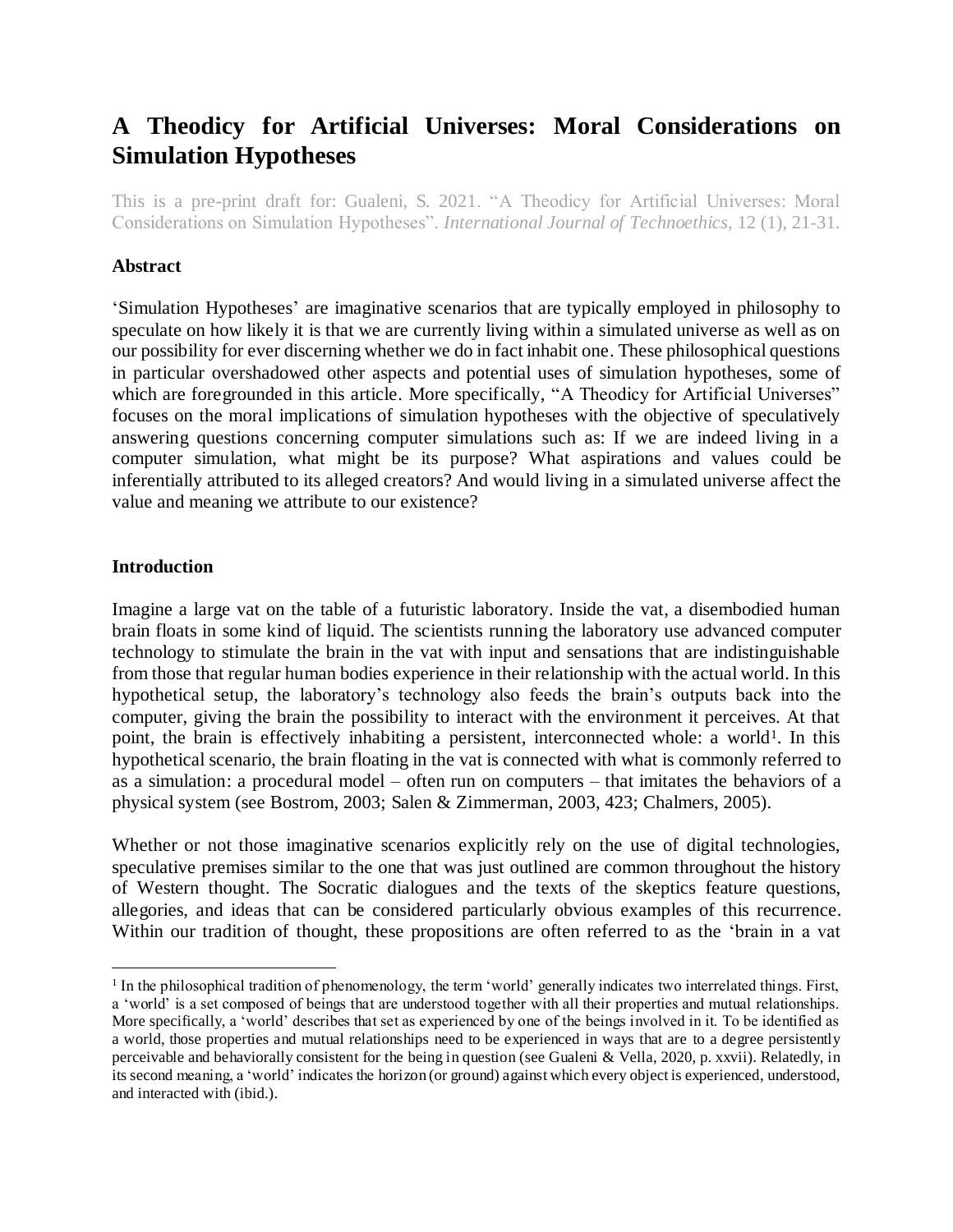hypothesis' (or the 'evil genius hypothesis', after René Descartes's infamous argument in the *Meditations*).

-- End of page 21 --

 $\overline{a}$ 

Comparable ideas also emerged in non-Western cultural contexts such as Chinese Taoism or Vedic literature, where they similarly function as conceptual tools to help the reader maintain a degree of suspicion towards the emotions and sensations that they experience in their daily lives as embodied beings. They are, to cite Chalmers's (2005) words, 'philosophical fables' that prompt us to question what we mean by 'reality' and what qualifies as a real experience. They invite us to consider whether the world of sensations and relationships that we experience on an everyday basis could be an artifice or a mere illusion.

In recent years, a particular set of speculative scenarios that are to a degree similar to those mentioned above received sustained attention both in academia and in popular culture. I am referring to a group of hypothetical situations that are commonly grouped under the umbrella term 'the simulation hypothesis' (SH). Differently from 'brain in a vat' kinds of hypotheses, the SH does not predicate that one's brain – or the entirety of one's body, as is the case in the movie *The Matrix* – exists somewhere in base reality<sup>2</sup>. It does not presuppose that our perceptual and cognitive equipment is being enthralled and deceived by the simulative capabilities of a computer (or the magical ones of a demon). Instead, the SH proposes an imaginative scenario in which we are artificial beings who were created – and presently exist – within a computer simulation. In the SH, in other words, no part of me is predicated to be existing or having ever existed in base reality (with the exclusion, perhaps, of the figments of computer code that correspond to the properties my being and my mental states)<sup>3</sup>.

Like 'brain in a vat' kinds of hypotheses, the various versions of the SH are also used to raise doubts concerning the artificiality of our experience. They are similarly employed in philosophy to gauge the likelihood of our being currently living in a simulated universe as well as our capability of ever discerning whether we do in fact inhabit one. This dominant philosophical use sidelined other aspects and potential applications of simulation hypotheses, some of which are foregrounded in the present article. I am talking, for example, about reflections concerning the technological and computational requirements that would be needed to run the simulation in question, about the kinds of values and aspirations that could have shaped and guided the design of that simulation, or about the ethical responsibilities that the creators of the simulation potentially have towards the artificial beings inhabiting it.

<sup>2</sup> With 'base reality' I indicate the level of existence in which, to cite Iain M. Banks, the information that constitute all living things is "encoded in matter itself, not running in some abstracted system as patters of particles or standing waves of probability". (Banks, 2012b, p. 340) In line with this understanding, in the context of this paper, the adjective 'real' indicates that something belongs to base reality (also see Selinger, 2009). 'Actual' is used, instead, as a relative term signifying that something or someone exists in the same world as the being using the adjective.

<sup>&</sup>lt;sup>3</sup> Some of the most often discussed books about the hypothesis that our universe is running on a computational substrate include Hans Moravec's 1988 *Mind Children: The Future of Robot and Human Intelligence*, and Frank Tipler's 1997 *The Physics of Immortality: Modern Cosmology, God, and the Resurrection.*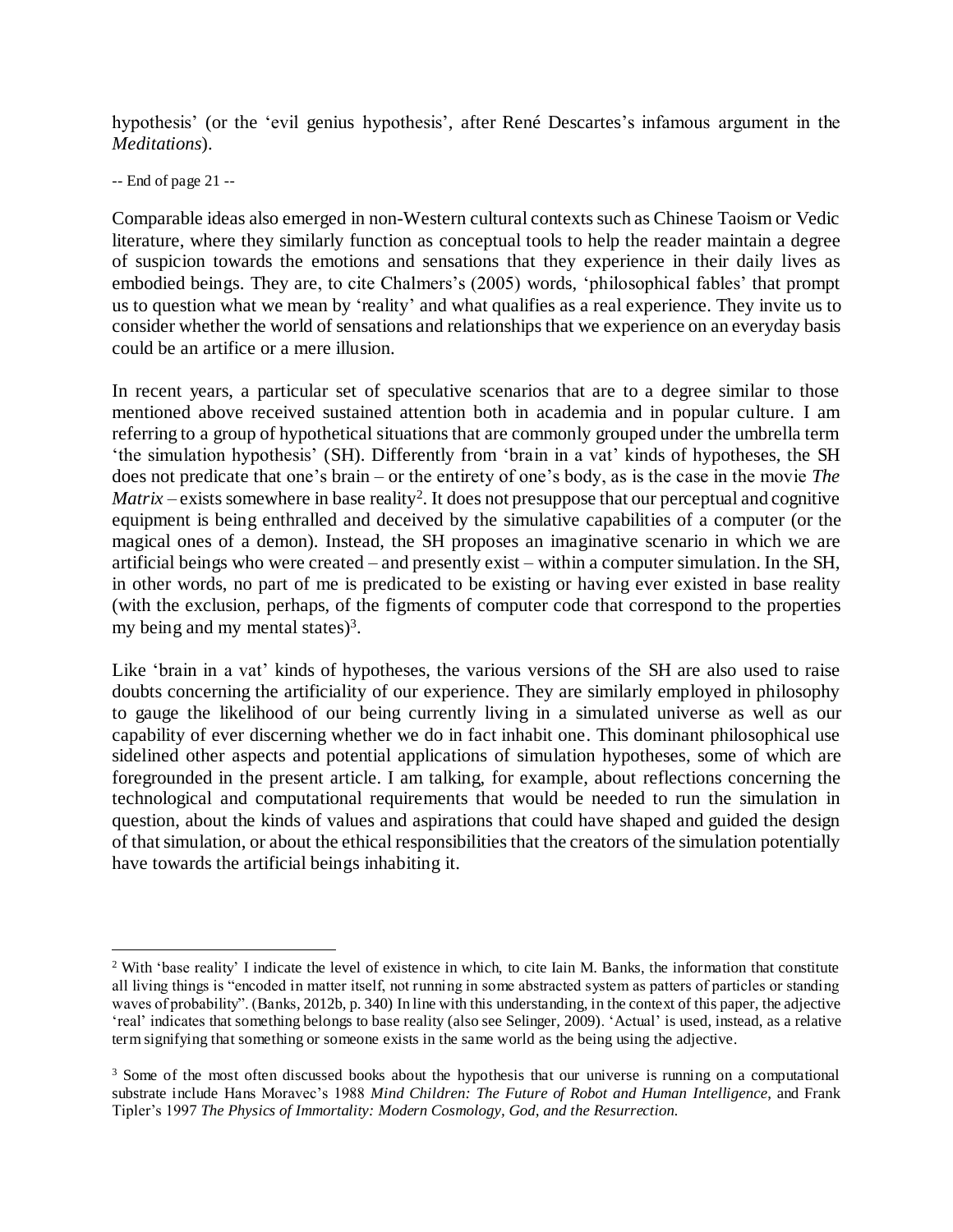Notable existing work on those arguably secondary aspects include the notorious article "Are You Living in a Computer Simulation?" by Nick Bostrom (2003, which will be introduced and discussed in the next section), "Theological Implications of the Simulation Argument" by Eric Steinhart (2010), and "Natural Evil and the Simulation Hypothesis" by David Kyle Johnson (2011).

# **The 'Posthuman Morality Hypothesis' (PMH)**

In "Are You Living in a Computer Simulation?", Bostrom argues that at least one of the three following propositions must be true:

(1) the human species is very likely to go extinct before reaching a stage of technological maturity;

(2) any technologically mature civilization is extremely unlikely to run a significant number of computer simulations of their evolutionary history (or variations thereof);

(3) we are almost certainly living in a computer simulation. (Bostrom, 2003, p. 14).

Extrapolating from tendencies and preferences that have been defining how humans currently develop and use digital media, Bostrom imagines a civilization that reached the technical capability "to convert planets and other astronomical resources into enormously powerful computers" (ibid., p. 3). In that hypothetical scenario, and should that civilization maintain sufficient interest in developing and running what Bostrom calls 'ancestor-simulations'<sup>4</sup> , then – he argues – it is almost a statistical certainty that we are living in one of those computer simulations.

-- End of page 22 --

 $\overline{a}$ 

Bostrom calls his trilemma, which contains the SH as its third component, "the simulation argument".

It is relevant for the scopes of the present article to observe that "Are you Living in a Computer Simulation?" does not establish technological maturity and an interest in simulation as the sole factors determining the likelihood that an advanced civilization will produce ancestor-simulations. As an additional limiting circumstance, Bostrom also mentions ethical interdictions: one can imagine, he writes, "that advanced civilizations all develop along a trajectory that leads to the recognition of an ethical prohibition against running ancestor-simulations because of the suffering that is inflicted upon the inhabitants of the simulation". (ibid., p. 11) In the same paragraph, however, he quickly dismisses this potential objection to his argument by stating that, "from our present point of view, it is not clear that creating a human race is immoral". (ibid.)

<sup>4</sup> According to Bostrom, the computers of technologically mature civilizations could simulate the entire mental history of a species (2003, p. 6). When referring to 'ancestor-simulation', he is thus talking about computer simulations of reality as experienced by the ancestors of the creators of the simulation (which, in his 'simulation argument', would be the human race that we are presently a part of). It is worth observing that, for the sake of the argument presented in this text, it is not necessary for a simulation to be an ancestor-simulation. What is a necessary prerequisite is that the simulation in question features beings that can be considered morally relevant (see the following page).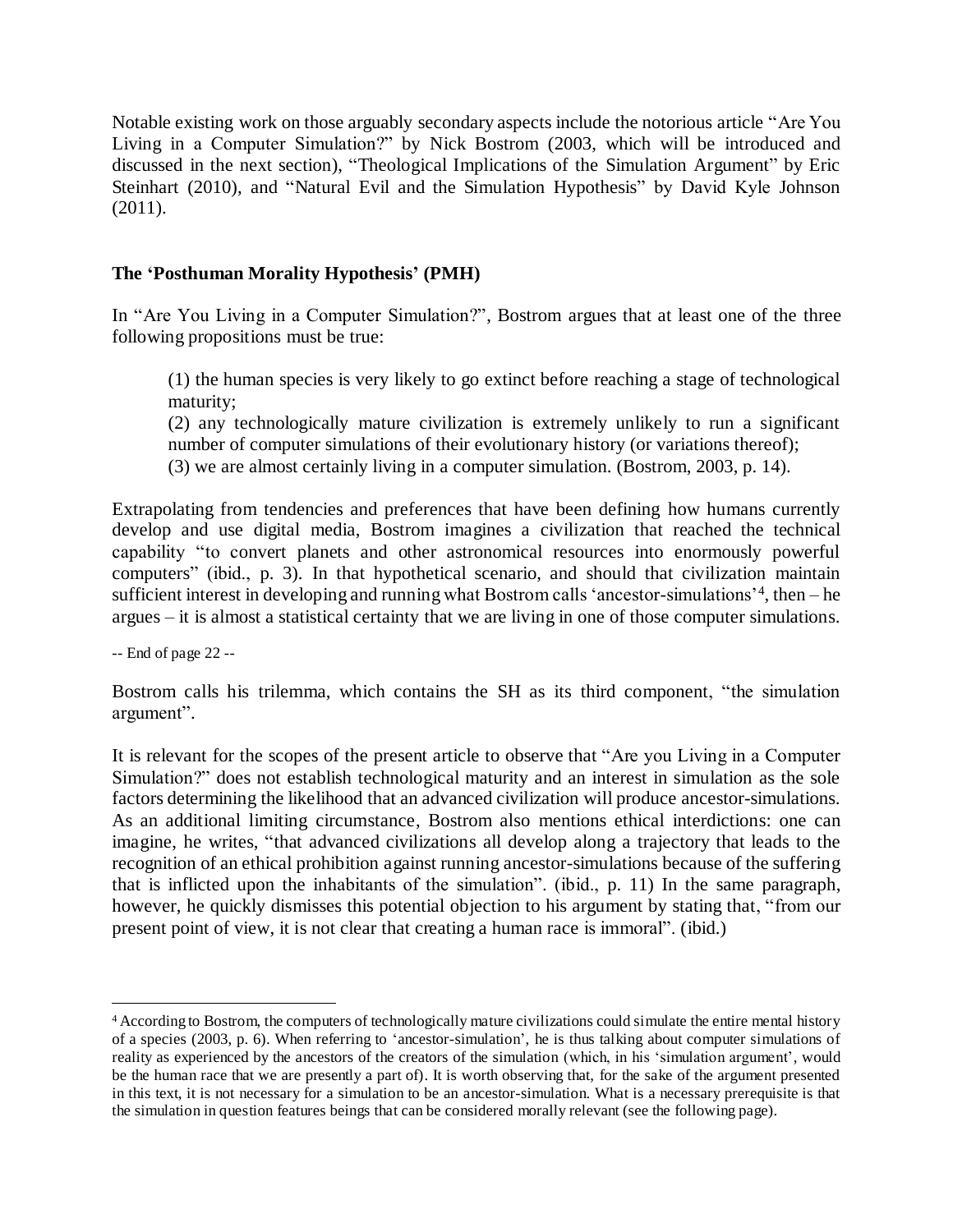Bostrom implicitly attributesthe possibility of moral relevance to artificial beings that have human characteristics. This is, I believe, an aspect of that work of his that has not aged particularly well. This is not only due to the evident speciesism of that position, but it also the case as academia has recently gotten more concerned with how we design and comport ourselves in relation to artificial beings. What I am arguing here is that a growingly sophisticated body of work is being developed with the objective of refining how we think about the personhood and the legal rights of artificial intelligences and robots, and of assessing the moral responsibilities that we, as creators, have towards them. Examples of such perspectives and tendencies can be observed in the work of Coeckelbergh (2010), Bostrom & Yudkowsky (2014), Neely (2014), Gunkel (2018), and Gualeni (2020) among others. In a passage of my 2020 article "Artificial Beings Worthy of Moral Consideration in Virtual Environments", I compare the biological processes of producing children to the technological ones of creating artificial beings that are ethically relevant (2020, p. 6). In that text of mine, I focus on our responsibilities towards future, morally relevant artificial beings that we will create to inhabit virtual worlds and computer simulations. The creation of beings that are worthy of moral consideration in those artificial contexts might be even more ethically problematic than becoming a parent. "Software developers", I argue in that article, "have a higher degree of control over their creations than parents have in human biological reproduction. As digital creators, software developers can make decisions concerning the production of both virtual environments and the artificial autonomous beings inhabiting these environments, whereas parents can, at best, play an active role in the production of the child." (ibid.)

In a 2014 paper that focused specifically on the creators' moral duties towards artificial beings, Erica L. Neely proposes a broad and inclusive criterion for moral relevance that will be useful to consider in developing my argument. In "Machines and the Moral Community", Neely outlines an ethical framework that relies on the future possibility for artificial beings to express specific interests such as preserving their own autonomy and bodily integrity, where the latter concept refers to the possibility of continuing one's existence undisturbed and unharmed (2014, p. 3). Neely's proposition exemplifies current sensitivities and concerns towards the moral relevance of artificial beings and reveals the exclusivity and obsolescence of classical ethical frameworks.

As an important component to my contribution to themes that emerge at the intersections between technological speculation and morality, in the present article I introduce a hypothesis that supplements the SH. I call this additional component of my argument 'the posthuman morality hypothesis' (PMH). The PMH posits that a technologically advanced civilization is also likely to be advanced from the point of view of morality. By that I mean that, extrapolating from current tendencies (like the ones exemplified by Neely's work as well as my own), it is reasonable to expect from an advanced civilization to be actively invested in limiting damage and potential suffering for a moral community that is vast and inclusive. To be more specific, the PMH poses that an advanced civilization – one that is familiar with simulation technologies and had the opportunity to reflect and legislate on their use – would consider it a basic moral duty to respect and preserve the autonomy and the integrity of beings capable of expressing autonomous interests, regardless of the constitution of these beings (also see the 'principle of ontogeny nondiscrimination' in Bostrom, 2014, pp. 6-7).

```
-- End of page 23 --
```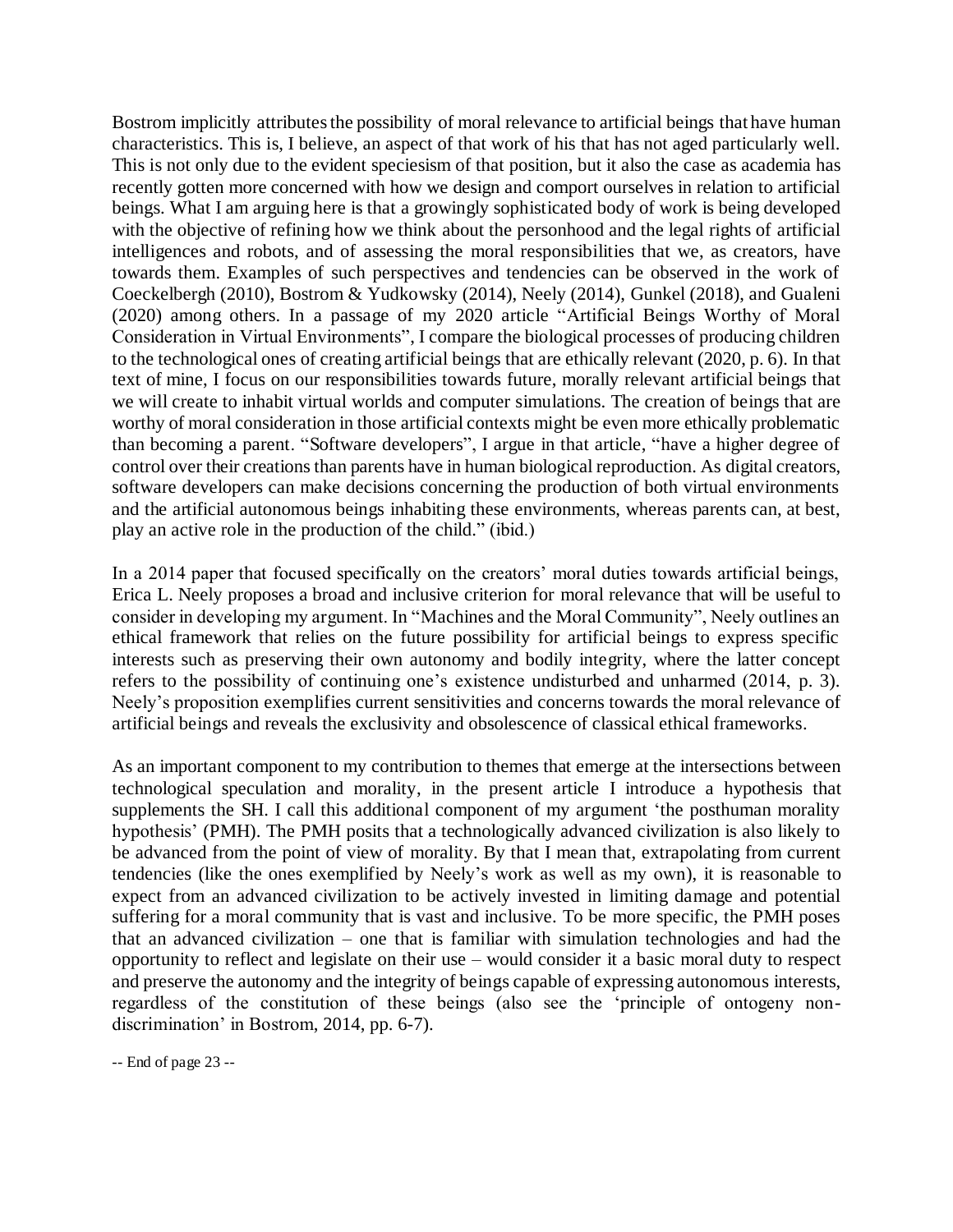The PMH thus posits that it reasonable to imagine that a technologically mature civilization will recognize artificial beings as ethically relevant.

One could understand the PMH as a secular version of 'perfect being theology', in which the qualities ascribable to God are made explicit by postulating God as a perfect being, who must therefore be also perfectly good (Rogers, 2000). As the analogy goes, the defining traits of an advanced civilization are not only to be found in its technological and organizational maturity, but also its being ethically advanced. Should the creators of ancestor-simulations be inclusively benevolent as was just hypothesized, why would suffering and evil have a place in the simulated world we live in? This question evidently echoes the classical problem of theodicy, and will be addressed in the next section of the present article together with other interrogatives concerning morality.

## **What kind of computer simulation could we be living in?**

The term 'theodicy' was coined in 1710 by Gottfried Wilhelm Leibniz to mean 'divine justice' (from the ancient Greek *theos*, God, and *dikē*, justice) (Leibniz 2000). It is used to indicate a theological argument meant to prove the ultimate benevolence of God. In particular, theodicies argue for the possibility for God to hold divine attributes, such as omniscience, omnipotence, and complete goodness in the face of the presence of evil and suffering in the world (Surin 1983; Harrison 1989; Hamilton 2016). The classical, theological form of theodicy underwent a process of secularization during the Enlightenment, when it changed from speculative vindications of the existence of God to a set of notions and perspectives that justify the fact that our world is characterized by suffering and injustice. In their non-religious variant, theodicies are now part of anthropology ('antrhopodicies', see Becker 1976, pp. 17-18; Surin 1983, pp. 228-232) and conceptual tools used in the philosophy of history (Swedberg 2005, pp. 273-274; Hamilton 2016, pp. 233-234).

As anticipated in the previous section, I am going to foreground some moral aspects of the SH with the objective of speculatively answering questions concerning computer simulations and the potential aspirations of their creators. In the context of philosophizing about intelligences who are capable to artificially generate and run entire universes, it should be evident to the reader why the conceptual heritage of classical theodicy could prove fruitful here, and cannot – at least in this context – simply be discarded as specious and outdated.

In the present article, I am going to tackle those questions on the basis of the PMH, meaning that my analysis will not consider cases in which the advanced civilization responsible for developing and running computer simulations could simply be considered to be evil or deranged. To be sure, scenarios in which our alleged creators do not consider evil actions or events in virtual worlds to be morally reprehensible is certainly within the field of possibilities; it is, however, arguably uninteresting from a philosophical point of view. In line with classical theodicy, I do not consider the idea that our creators are simply careless or sadistically entertained by the collective suffering of its inhabitants to be a viable one. It would be, I believe, a rather sterile and hopeless way to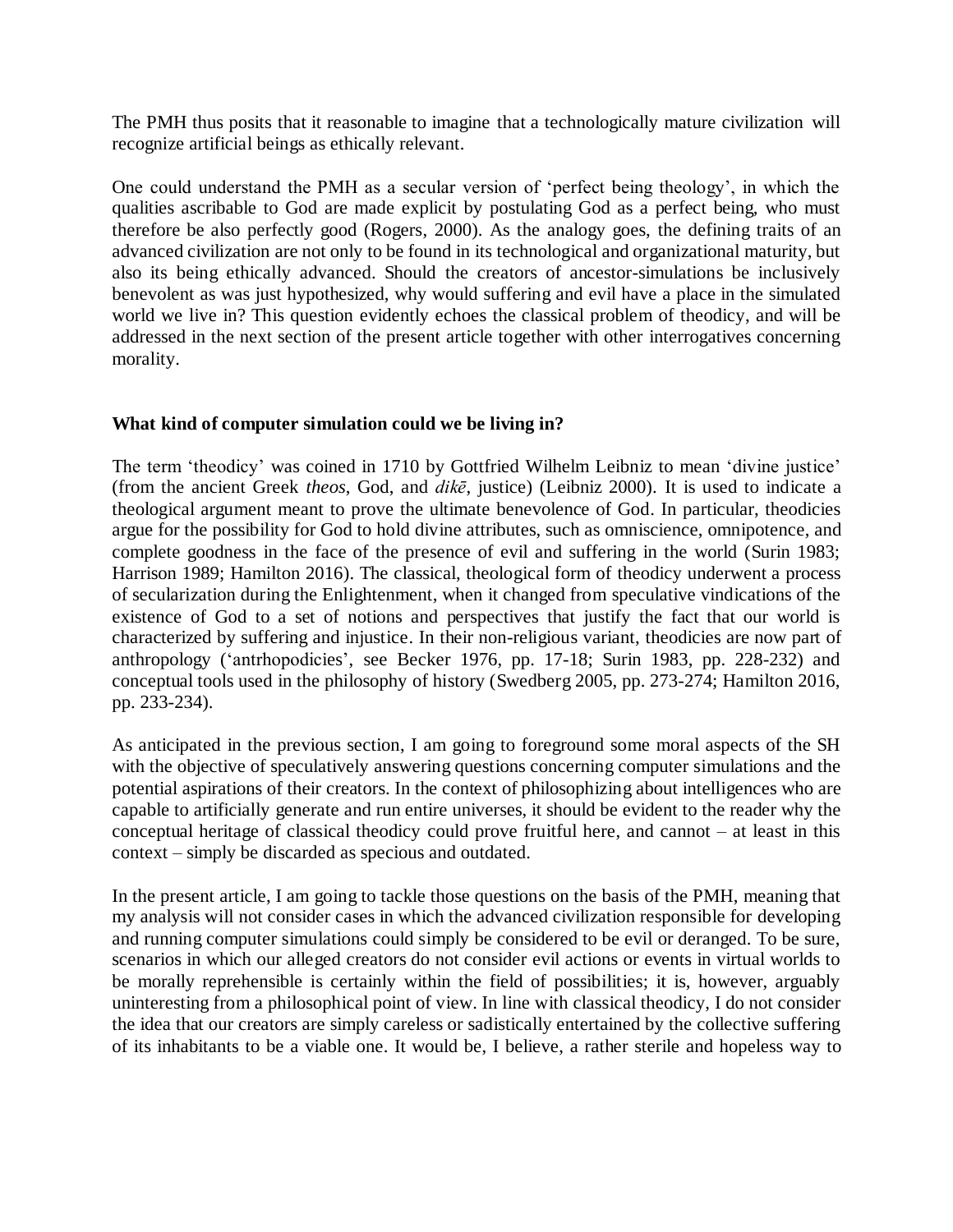make sense of the amount of injustice and the suffering that characterize our existence<sup>5</sup>. Accordingly, in the present article I will disregard the possibility of evil and/or deranged creators of the computer simulation that we allegedly live in.

My analysis of the moral and existential implications of the SH begins by observing that ethical responsibilities towards morally relevant simulated beings crucially depend on the creators' capabilities for predicting and correcting the course of simulated events (and maybe even stopping those events from continuing). This observation aligns with the already outlined understanding of the analogies between the ethics of parenthood and our responsibilities towards artificial beings who are worthy of moral consideration (Gualeni 2020, pp. 6-7). Grounded in the PMH, the next two sections of the present text will offer philosophical speculations on what kind of simulation we might be living in. The editorial separation matches a conceptual divide: in CASE 1 (below) I will build upon the supposition that the creators of the computer simulation we are allegedly living in cannot (or cannot fully) predict and/or influence the course of simulated events.

-- End of page 24 --

 $\overline{a}$ 

CASE 2 will, instead, rely on the assumption that a technically mature civilization has complete knowledge and control over its computer simulations.

# **CASE 1: a simulation over which its creators DO NOT HAVE complete control**

Humankind is both the producer and the product of socio-technical contexts. This co-constitutive relationship entails that civilizations can never be understood as making merely instrumental uses of their technologies, their institutions, and their traditions. Accordingly, this section of my article will rely on the supposition that a technologically mature civilization cannot exert complete control over the functioning, the possibilities, and the outcomes of their simulated universes. A similar and particularly fitting example of the ambiguity of technology in today's socio-technical context can be identified in the fields of machine learning and artificial intelligence: those technologies are explicitly taking inspiration from behaviors and properties observed in biological brains, and are as inscrutable as those brains in terms of where information is stored, how and when the information is used, and what the output of the artificial thinking process might be (see Castelvecchi, 2016). Extrapolating from our current relationship with technology, this section imagines that advanced civilizations also have dynamic and multistable<sup>6</sup> relationships with their creations.

<sup>5</sup> As an addendum to this preliminary note, I think it might be important to also observe that, for the scopes of the present article, it does not make a difference whether we imagine simulations as personal constructs (i.e. simulations where only one person has conscious perceptions and thoughts) or as a shared world (i.e. a complete simulation in which other beings around one are not philosophical zombies). After all, as Bostrom points out, "[i]t is not clear how much cheaper [philosophical zombies] would be to simulate than real people. It is not even obvious that it is possible for an entity to behave indistinguishably from a real human and yet lack conscious experience". (Bostrom, 2003, p. 13)

<sup>6</sup> The adjective 'multistable' indicates the inherent possibility of technologies to be repurposed and used in unanticipated ways. The quality of multistability is what makes it possible for a technology to acquire new meanings, functions, and effects within a social context. Our interactions with technologies are thus recognized as not solely determined by the intentions of the original developers of a technology, but are in an ambiguous and constantly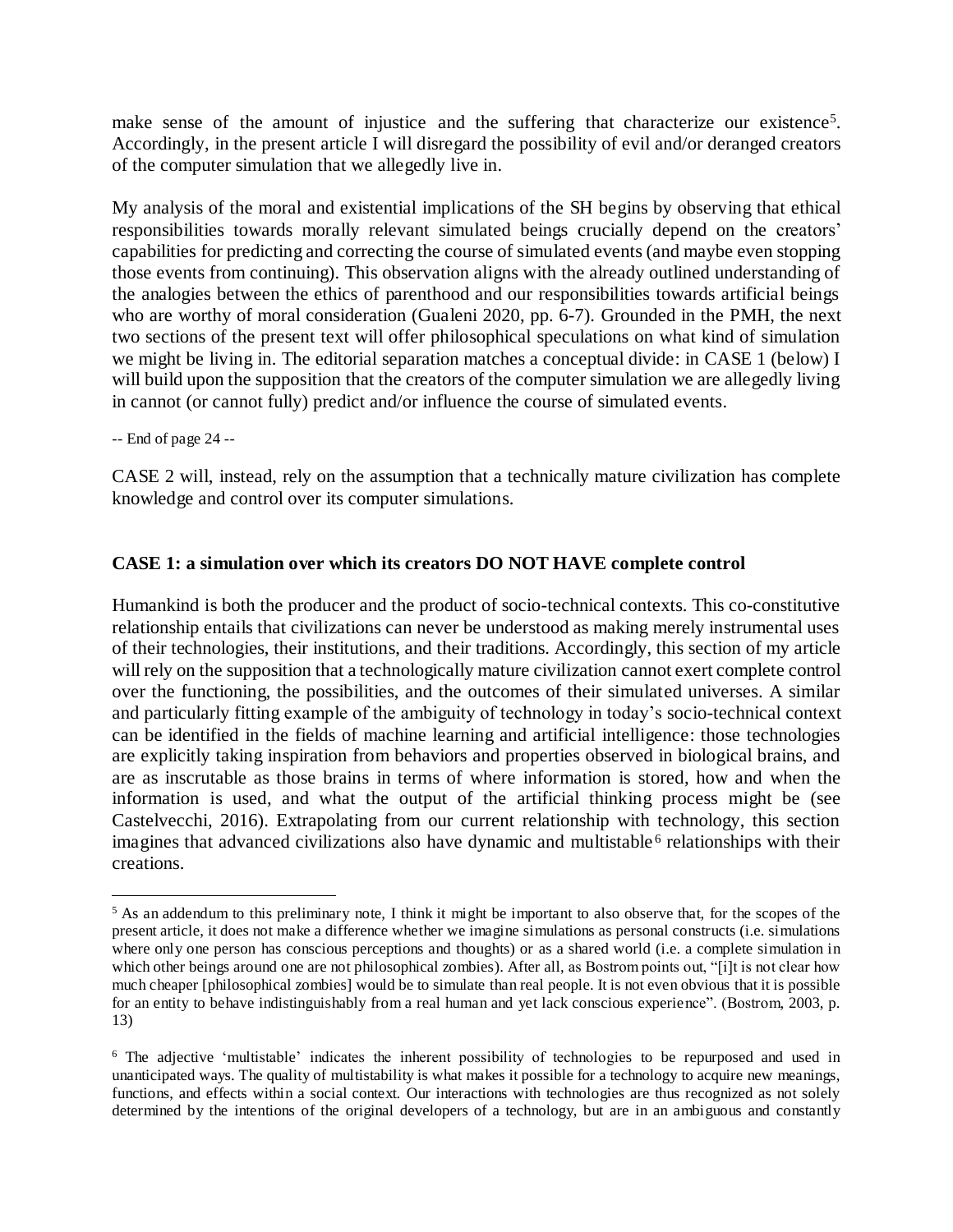The simulated world in which we potentially live features horrific acts of violence, and seems to be characterized by widespread suffering. In light of the presence of evil in our world, could we logically consider the act of creating this world to be morally wrong, when the creators had limited possibilities to anticipate how the simulation would develop, and/or mend or influence (or simply stop) the course of simulated events? This question was at the basis of the parenthood argument that was presented earlier in this text. To further contextualize the problem of ethical responsibility within the narrative of the SH, we can similarly ask ourselves: what if morally relevant beings were not even supposed to emerge from the simulation? And what if simply turning off a simulation containing beings that are worthy of moral consideration would be considered an immoral (and perhaps illegal) act for the advanced civilization running the simulation, comparable to a genocide on a universal scale?

If our hypothetically benevolent creators had imperfect control and foresight over the simulation that they developed, it would be intuitive to conclude that our simulated universe could contain any amount of suffering and injustice. Let us nonetheless continue to speculate on scenarios in which an advanced civilization cannot fully predict or control the events that take place in their computer simulations, and cannot ethically decide to simply turn it off. Would their experiences with previous simulations not have warned or discouraged them from producing more simulations? Could previous iterations not have produced the insight that millennia of abuse and inequality were going to be the likely result of their creation? One possible answer to these questions could be that we might be inhabiting the first complete simulation that the advanced civilization in question ever created, and that the information gleaned from the present simulation and its history of suffering is perhaps going to deter them from developing or running other simulations. Technically, we do not even need to be part of the first complete simulation run by an advanced society, as we might simply be living in the first computer simulation where forms of life evolved to the point of becoming morally relevant for them. In all the cases outlined above, the creators would have been morally justified to develop the simulation that we are allegedly living in, but they would not be morally allowed to create or run others simulations after having witnessed and analyzed what happened with the one we are allegedly inhabiting.

Having analyzed this first hypothetical scenario, I want to propose another one, similar to the previous, that I find particularly interesting to think about. Let us imagine that a technologically mature civilization is not able to predict or alter the course of a simulation or stop it from running for reasons connected not to their ethos, but to how the simulation is technically produced. Along with perspectives advanced in the field of quantum physics about the functioning of our universe (see DeWitt, 1967; Page & Wootters, 1983), we can speculate that advanced civilizations decided to build a simulated universe as an atemporal construct.

-- End of page 25 --

 $\overline{a}$ 

Whatever the reason behind this technical decision, time would *not* be a defining dimension of how the universe is simulated in this scenario. The simulation would not, in other words, be

changing relation with their users. The term was first introduced by Don Ihde in his 1990 book *Technology and the Lifeworld: From Garden to Earth*.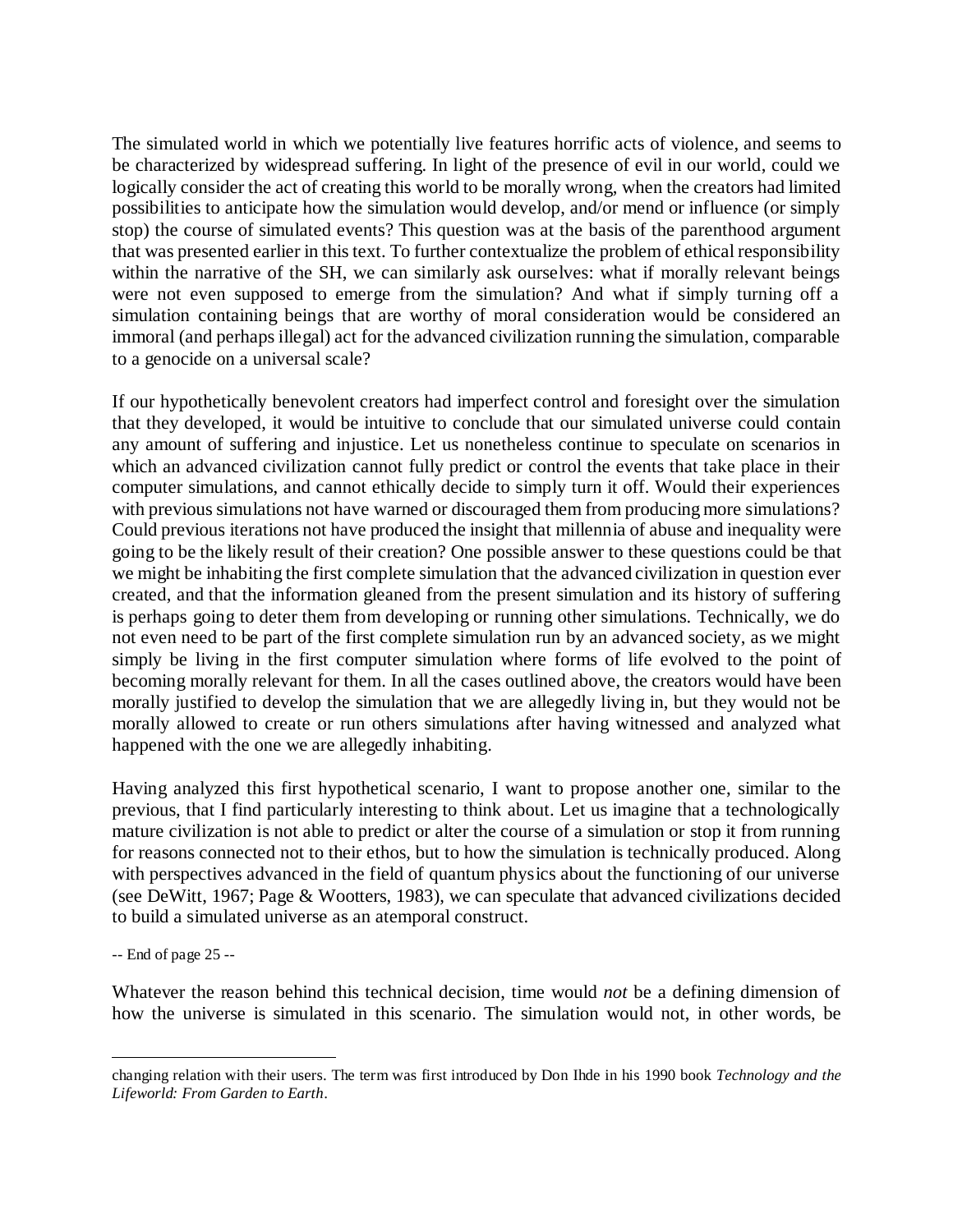progressively computed over time as events unfold within it. The simulation would, instead, be generated at once as a timeless object that already contains all the possible trajectories of all its states and interactions. In such a simulation, the dimension time would be a feature of our experience of that object, and not a defining characteristic of the object itself.

This scenario prompts us to understand time as a quality of our experience of the simulation, and not of the simulated universe itself. The outlined conceptualization of time as quality of our subjective experience is particularly reminiscent of Kant's understanding of time presented in the first section of the *Critique of Pure Reason* (2000). In it, Kant proposes to understand time not as an objective property of the world we experience, but as a feature of our cognitive apparatus<sup>7</sup>.

In case the simulated universe we allegedly inhabit was built as an atemporal construct, it is intuitive to figure that an advanced civilization might not be able to access and evaluate the various possible outcomes of their creation until the simulation is fully computed. At that point, however, the simulation already contains all our experiences and mental states, meaning that the creators will not able to stop us from experiencing it or to retroactively edit or influence the way we experienced it, as to do so would simply create another, different simulation, and not amend our experiences of the previous one.

In this first section, we examined various hypothetical scenarios in which the advanced civilization that created a simulated universe does not have complete control over their simulations, and cannot predict its outcomes. Our speculations about those cases reveal that there are a variety of situations in which the SH can comfortably coexist with the PMH. There are, in other words, circumstances in which a perfectly ethical advanced civilization could have created our allegedly simulated but definitely painful universe. Those circumstances can fall into one (or both) of the following two categories:

- 1. Our alleged creators had no prior knowledge on the matter, meaning that ours is the first (or the first ethically relevant) simulation generated by the civilization in question, and it is currently producing knowledge and insights that might deter our creators from producing other simulations.
- 2. Our alleged creators had prior knowledge on the matter, and estimated that the knowledge derived from running those simulations would lead to advancements and benefits that will utilitarianistically eclipse ethical concerns relative to the possibility of causing suffering to artificial beings who are worthy of moral consideration<sup>8</sup>.

To boil the totality of this first case down to its conceptual core: in case we are living in a computer simulation, and if our hypothetical, benevolent creators do not have complete control or knowledge over the simulation itself, then our existence and our suffering are guaranteed to be existentially

 $\overline{a}$ 

<sup>7</sup> Unlike Leibnitz or Newton, for Kant time was not an entity in the world, but one of the inherent, *a priori* tools with which we understand what surrounds us. In other words, for Kant, time is a subjective form of our intuition that, being innate, applies to all our experiences.

<sup>&</sup>lt;sup>8</sup> It might be worth pointing out that an analogue utilitarian perspective currently justifies intensive animal farming, the use of animals in medical research, and product testing. This position, which is commonly associated with Singer (2002), asserts that, although the interests of all beings worthy of moral consideration are of equal i mportance, it is not necessarily morally wrong to violate or frustrate some of those interests.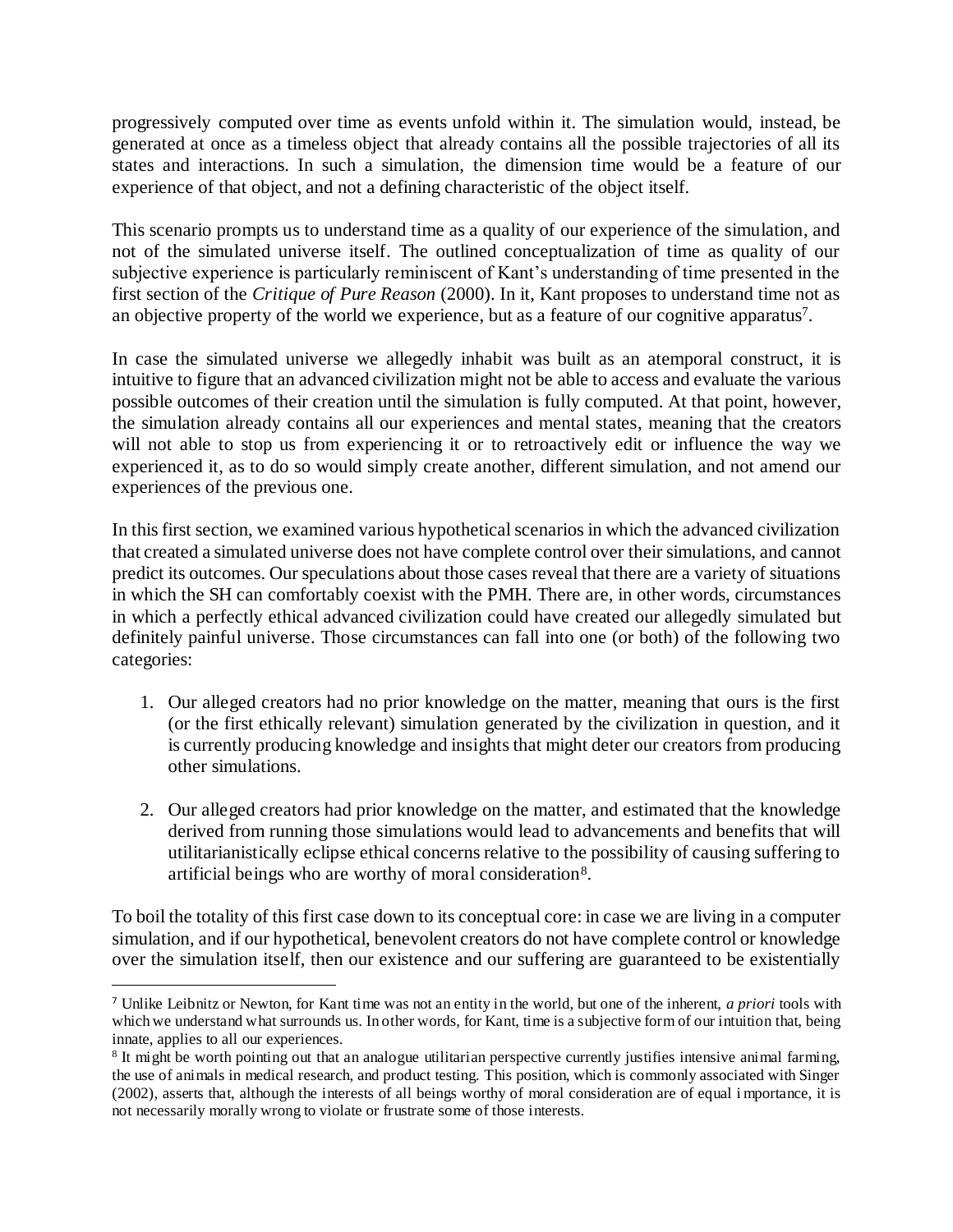meaningful beyond our individual lifespans and our survival as a species. In all the imaginative scenarios we examined under those premises, in fact, our simulation would be producing useful insights for the creators, insights that they considered likely to be ethically positive for their moral community in the foreseeable long run.

## **CASE 2: a simulation over which its creators DO HAVE complete control**

The second case that I decided to examine proposes a hypothetical scenario where we do live in a computer simulation and our creators are not only benevolent, but also omnipotent in the sense that they have complete control over our simulated world. In line with Bostrom's speculations (2003, p. 5), their omnipotence entails their capability of altering and editing any aspects of the physical simulation that they created as well as our individual mental states, feelings, and memories.

Those civilizations are imagined, through a helpful analogy, as having a relationship with the simulator that is comparable to how we currently create and adjust the virtual environments of videogames and computer simulations. Using game engines and scripting toolkits, we can presently modify and iterate on a scene in a virtual world until we are satisfied with its functional outputs and desired experiential effects.

-- End of page 26 --

As already specified, the creators of the simulation in this second imaginative case are defined by their ability to edit events (as well as our memories of them) without us noticing any discrepancies, hiccups, or interruptions in the simulation (ibid.). In case those creators have complete knowledge and control about the simulation's implementation, we may be tempted to believe that – unlike the previous case – our simulation would not be created to acquire new insights and knowledge. This belief is rooted in the fact that all of the information that could be derived from the simulation would be already inscribed in the way the simulation itself was built and would be, by definition, already available to the advanced civilization that created it. Should that be the case, the creators would not need to use simulations to find answers to their scientific and philosophical questions. It is even less likely that they would knowingly run one that will make billions of artificial beings suffer unnecessarily.

Let us entertain for a moment the possibility that my reasoning is wrong on this point, and that an advanced civilization could still glean knowledge from a simulation over which they have perfect knowledge and control. What would stop our creators, in this new scenario, from retroactively modifying the simulation once the desired information was obtained? What would impede them from editing out all the suffering that the simulated course of events imposed on simulated beings? As inhabitants of the simulation, we would not know or remember that any of that ever happened because, as far as our experience is concerned, it simply did not. The creators' possibility to edit the simulation at any point, to make us 'unexperience' events, or simply rewind its timeline to a period before the emergence of life and turn off the simulation is highly relevant here. This capability of theirs can retroactively amend all circumstances and uses of the simulation, including those that would not be ethically permissible in an advanced civilization. Regardless of whether our creators are using the simulation to harvest knowledge, for their personal entertainment, or to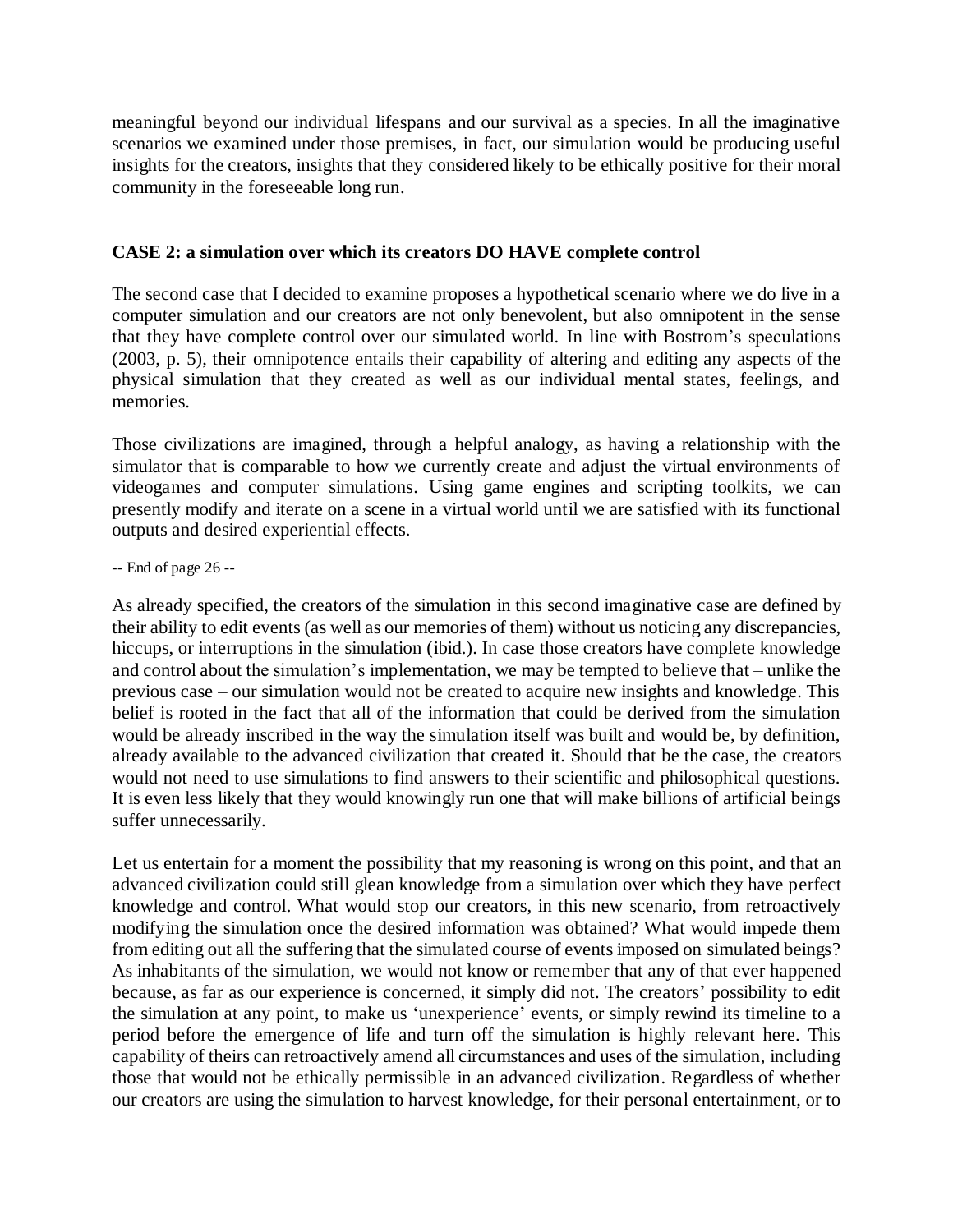derive sadistic pleasure in our suffering, the simulation could always be reverted and/or edited to ensure that no being was ever stunted or oppressed during their individual existence (i.e. their individual timeline). Does the fact we are experiencing and witnessing genocides, natural catastrophes, oppression and torture invalidate this hypothesis entirely? Does our suffering indicate that our alleged, benevolent creators do not have complete control over our hypothetically virtual world? That seems to be likely the case, but there might be exceptions. For instance, we could also be part of a simulation that was accidentally left unsupervised. This is a scenario – unlikely as it might be – that could take place in the context of a technologically mature civilization. We could be living in a simulation that was left running as an oversight on the part of our alleged creators (this might be the case if the creators disabled the software that is supposed to monitor the simulations by mistake, or if, for whatever reason, a section of a supercomputer running a simulation becomes inaccessible).

On the basis of what was discussed in this section, it does not appear very plausible that we live in a computer simulation that is developed and run by creators who are both benevolent and have complete control over the simulation itself. Given those premises, the only possible way for us to be leading simulated existences characterized by oppression and violence would be for the simulation in question to have been forgotten and left unsupervised<sup>9</sup>.

#### **Conclusion**

Supposing that we are indeed living in a computer simulation, what is its purpose? What aspirations and values could be inferentially attributed to its alleged creators? And would living in a simulated universe affect the value and meaning we attribute to our existence?

The present article paired the simulation hypothesis (SH) with another hypothesis advancing the idea that a technologically mature civilization is also likely be morally mature, and would consider artificial beings such as artificial intelligences and the inhabitants of simulations to be ethically relevant (i.e. the PMH). In other words, the reflections and insights offered in this text emerge from the combined assumptions that we indeed live in a computer simulation, and that the civilization who developed the simulation would consider it a basic moral duty to respect and preserve our autonomy and well-being.

-- End of page 27 --

 $\overline{a}$ 

<sup>9</sup>For the sake of completeness, I want to emphasize that the scenario that was just outlined does not necessarily remove any possibility of significance for our existence to ever transcend the limited concerns and duration of our civilization. There might be situations in which our lives (spent in a forgotten and unsupervised simulation) could still potentially be more than a senseless squander of computational power. Consider the case in which our lost and forgotten simulation eventually is found and examined by someone other than its original, benevolent creators, presumably providing a wealth of technical and culturally relevant information. The finders of the lost simulation need to be entities without the possibility to edit and revert the simulation, or with less ethical scruples than our alleged original creators. In any case, they need not be the benevolent, advanced civilization that originally developed it. If our creators were the ones finding the simulation, chances are that they will likely be able to detect the cosmic tragedy we are experiencing, and we would have already been mercifully reverted out of existence. Clearly, if that were the case, I would not be writing this article, and you would not be reading it.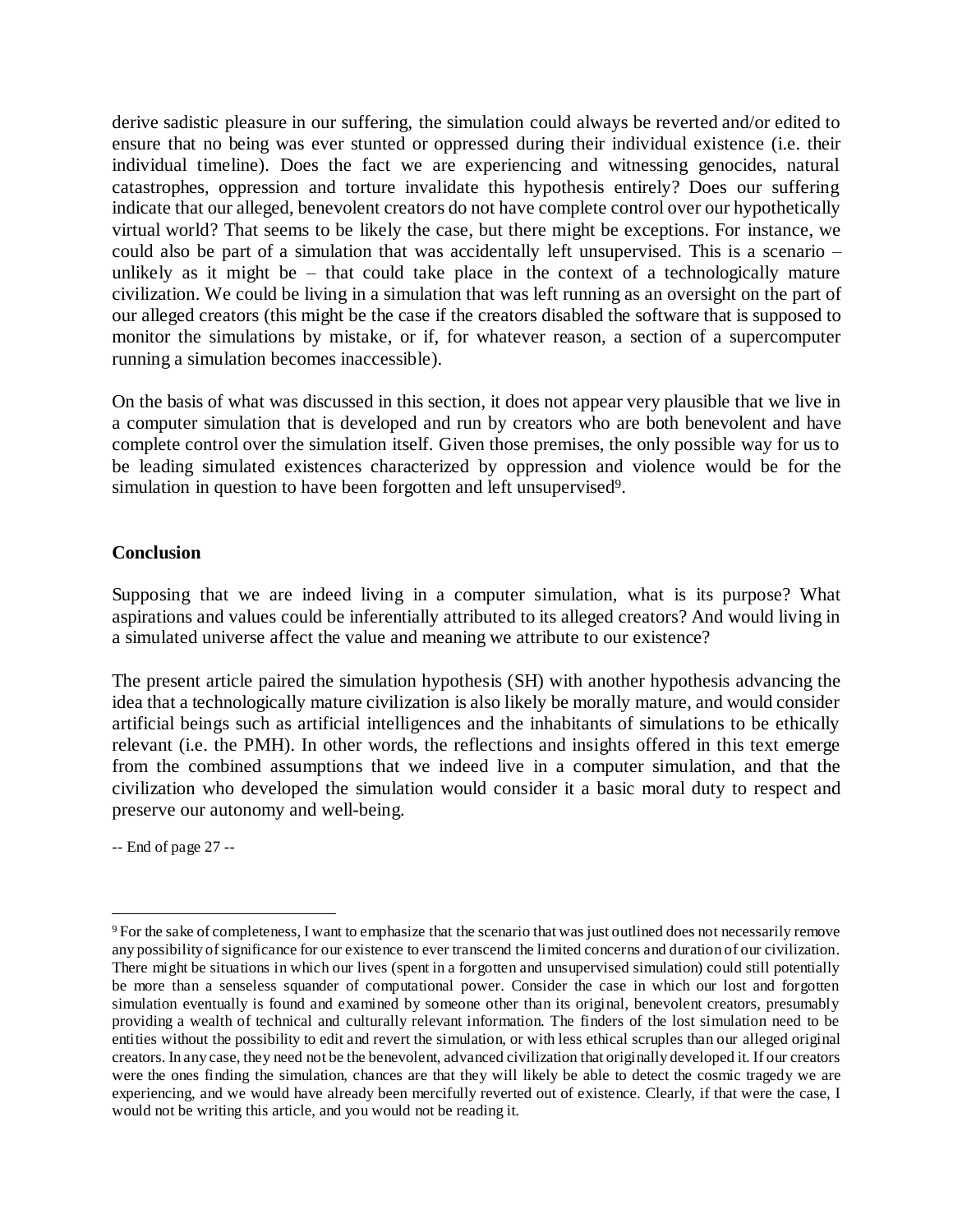On these premises, I elaborated a few arguments amounting to what could be considered a theodicy for artificial universes. In it, I reasoned that the presence of evil and suffering in the allegedly simulated world we inhabit be ethically justifiable if one (or more) of these hypothetical scenarios happened to be the case:

- 1. our simulation was the first of its kind to ever give rise to artificial beings that are worthy of ethical consideration for the creators of the simulation,
- 2. our simulation serves a knowledge-gathering purpose which the creators considered to be ethically positive for their moral community in the foreseeable long run, or
- 3. our simulation was forgotten and left unsupervised.

The last scenario is not specific to any particular relationship between the creators of the simulation and their technology. It does not even require that we imagine the advanced civilization that is allegedly simulating our universe to be actively invested in limiting damage (and avoid potential damage) for a moral community that is vast and inclusive. The third one is, however, a hypothetical situation that almost certainly excludes the possibility for our individual existences and our collective suffering to have a significance that transcends the limited concerns and durations of our civilizations.

Differently from the third scenario, the first and second hypothetical situations depend on the benevolence of the creators of the simulation that we inhabit according to the SH. Should those two hold, our existence and our suffering would be guaranteed to have existential meaning beyond our individual lifespans and our survival as a species. Our simulation would in fact be producing useful insights for the creators, insights that they estimated likely to be ethically positive for the future of their moral community.

It is hard to assess how likely it is that we are currently living in a simulation. It is, however, imaginable that we would be able to have a clearer grasp on that possibility as scientific knowledge develops progressively reliable models of the physical behaviors of our universe. In the current absence of certainties in that regard, we could perhaps console ourselves with the thought that  $-$  in case our alleged creators are not evil or deranged – the oppression and the suffering we are experience in our existence are likely not futile<sup>10</sup>.

-- End of page 28 --

 $\overline{a}$ 

<sup>&</sup>lt;sup>10</sup> It is potentially relevant to point out that also this way of reasoning about our alleged advanced creator has a direct analogy in religious conviction. The idea that our suffering plays a part in a larger project meant to lead to a world of increased autonomy and well-being resonates with the concept of the 'Will of God', that is to say the idea that a benevolent god (or gods) have typically inscrutable plans for humanity that are supposed to usher a future of widespread well-being and compassion.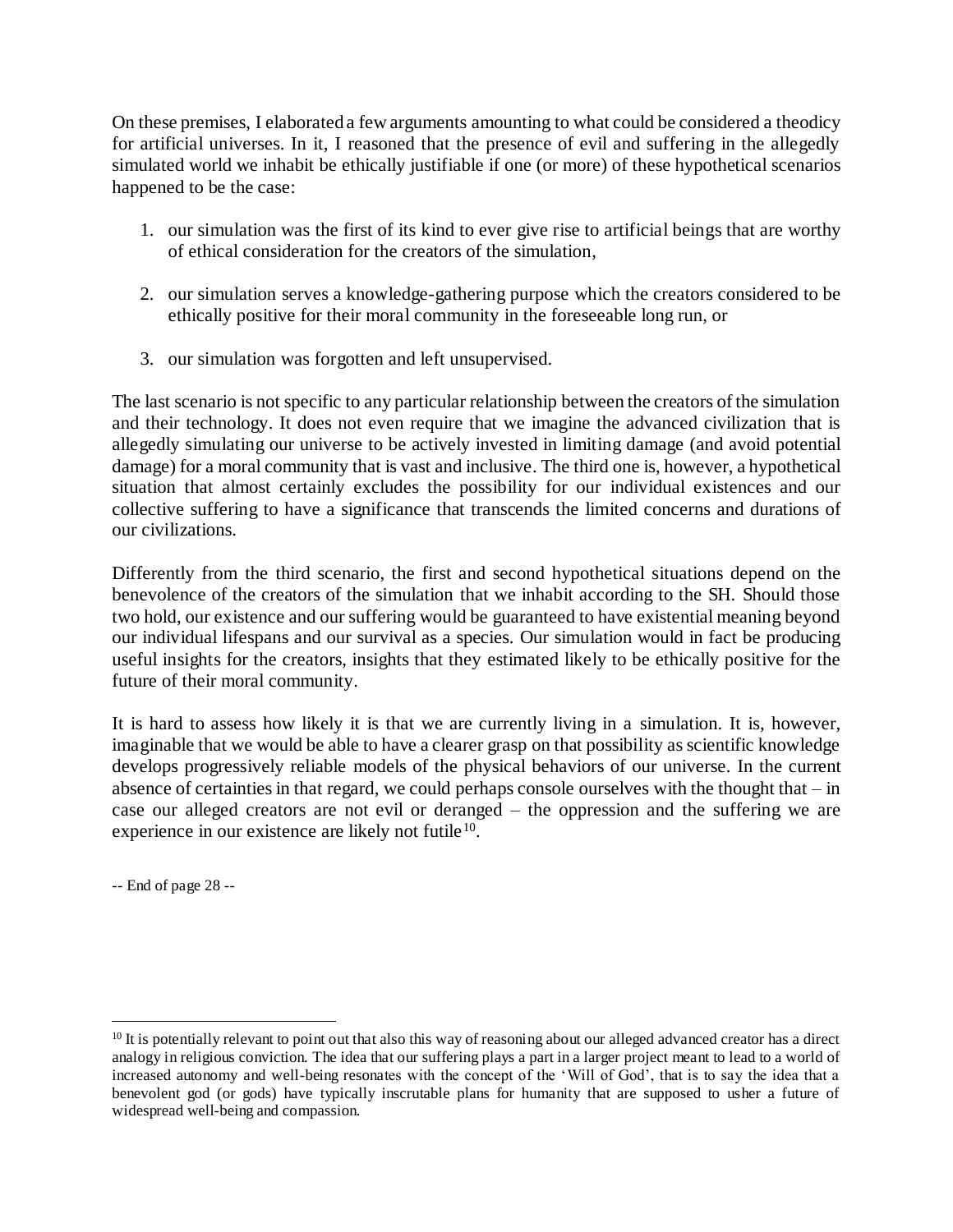#### **References**

Banks, I. M. 2012a [2008]. *Matter*. New York, NY: Orbit.

Becker, E. (1976). *The Structure of Evil: An Essay on the Unification of the Sciences of Man*. New York (NY): Free Press.

Bostrom, N. (2003). "Are we living in a computer simulation?" *The Philosophical Quarterly*, *53* (211), pp. 243-255.

Bostrom, N. & Yudkowsky, E. (2014). "The ethics of artificial intelligence". *The Cambridge handbook of artificial intelligence*, *1*, pp. 316-334.

Castelvecchi, D. (2016). "Can we open the black box of AI?". *Nature News*, *538* (7623), pp. 20- 23.

Chalmers, D. J. (2005). "The Matrix as metaphysics". In *Philosophers Explore the Matrix*. Oxford, UK: Oxford University Press, pp. 132-176.

Coeckelbergh, M. (2010). "Robot rights? Towards a social-relational justification of moral consideration". *Ethics and information technology*, *12* (3), pp. 209-221.

Descartes, R. (2013) [1641]. *René Descartes: Meditations on first philosophy: With selections from the objections and replies*. Cambridge, MA: Cambridge University Press.

DeWitt, B. S. (1967). "Quantum theory of gravity. I. The canonical theory". *Physical Review, 160* (5), 1113.

Gualeni, S. (2020). "Artificial Beings Worthy of Moral Consideration in Virtual Environments: An Analysis of Ethical Viability". *Journal of Virtual World Research*, *13* (1).

Gualeni, S. & Vella, D. (2020). *Virtual Existentialism: Meaning and Subjectivity in Virtual Worlds*. Basingstoke, UK: Palgrave Pivot.

Gunkel, D. J. (2018). *Robot rights*. Cambridge, MA: The MIT Press.

Hamilton, C. (2016). "The theodicy of the 'Good Anthropocene'". *Environmental Humanities*, *7* (1), pp. 233-238.

Harrison, P. (1989). "Theodicy and animal pain". *Philosophy*, *64* (247), pp. 79-92.

Ihde, D. (1990). *Technology and the Lifeworld: From Garden to Earth.* The Indiana series in the Philosophy of Technology. Bloomington, IN: Indiana University Press.

Johnson, D. K. (2011). "Natural Evil and the Simulation Hypothesis". *Philo*, *14* (2), pp. 161-175.